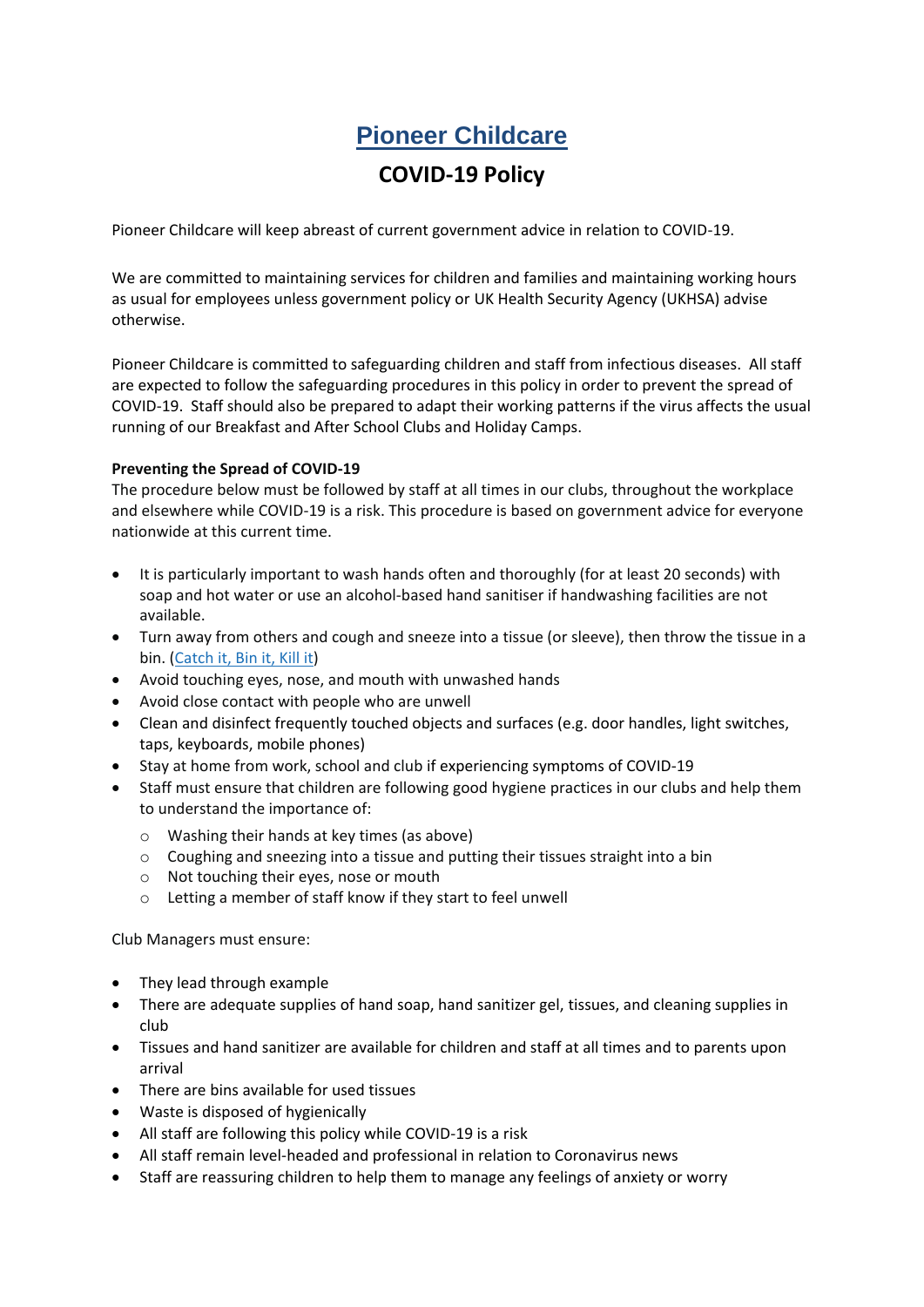- Staff are making it clear to children that it is not acceptable to make jokes or be unkind about anyone who is affected by the virus or is unwell
- Staff are kept up to date with company updates regarding COVID-19
- Any children and staff who have suffered a bereavement are supported in club

# **If a Child or Staff Member develops Symptoms of COVID-19 at work or club**

The procedure below must be followed if anyone becomes unwell with a new, continuous cough or a high temperature, or has a loss of, or change in, their normal sense of taste or smell while at work or in club.

- Inform the child's parent/carer and let them know that their child is displaying symptoms and needs collecting from the setting as soon as possible. They will be advised to follow the [Stay](https://www.gov.uk/government/publications/covid-19-stay-at-home-guidance/stay-at-home-guidance-for-households-with-possible-coronavirus-covid-19-infection) at Home: guidance for households with possible or confirmed [coronavirus](https://www.gov.uk/government/publications/covid-19-stay-at-home-guidance/stay-at-home-guidance-for-households-with-possible-coronavirus-covid-19-infection) (COVID-19) infection.
- If a staff member displays symptoms, they will be advised to go home straight away (or follow the procedure below until they are able to return home)
- In an emergency, call 999.
- Whilst waiting for the child's parent/carer to arrive (or an ambulance, if urgent) we will:
	- $\circ$  Find somewhere safe for the child or staff member to sit comfortably (at least 2 metres away from other people). This may be a room or area where they can be isolated, with a window open for ventilation, where possible
	- o Staff will wear PPE if caring for the child while they await collection **if direct personal care is needed and a distance of 2 metres cannot be maintained** (such as for a very young child or a child with more complex needs)
	- o Advise the child or staff member to avoid touching people, surfaces and objects, to cover their mouth and nose with a tissue when they cough or sneeze and put the tissue in the bin
	- $\circ$  If they need to go to the bathroom, they should use a separate bathroom if available. The bathroom will be cleaned and disinfected before being used by anyone else
	- $\circ$  Inform the Designated Safeguarding Lead or appropriate Manager as soon as it is practicable
	- $\circ$  If a staff member is required to leave early and their absence compromises staff ratios, be prepared to adapt sessions if there is no one else available to cover
	- o Disinfect surfaces that the child or staff member has touched, and surfaces and objects which are visibly contaminated with body fluids once they leave. Use disposable cloths and detergent
	- $\circ$  Everyone who has been in contact with someone who is unwell must wash their hands thoroughly for 20 seconds

There is no requirement for the member of staff who has helped a child with symptoms, or for any children who have been in close contact with them, to go home or self-isolate.

# **What happens if there is a confirmed case of COVID-19 within the setting**

We will follow the guidance for providers on managing coronavirus, Protective measures for holiday [or after-school clubs and other out-of-school settings for children during the coronavirus \(COVID-19\)](https://www.gov.uk/government/publications/protective-measures-for-holiday-or-after-school-clubs-and-other-out-of-school-settings-for-children-during-the-coronavirus-covid-19-outbreak?utm_medium=email&utm_campaign=govuk-notifications&utm_source=a509fa77-4846-4e65-9d1d-b5ed772a4136&utm_content=immediately#history)  [outbreak](https://www.gov.uk/government/publications/protective-measures-for-holiday-or-after-school-clubs-and-other-out-of-school-settings-for-children-during-the-coronavirus-covid-19-outbreak?utm_medium=email&utm_campaign=govuk-notifications&utm_source=a509fa77-4846-4e65-9d1d-b5ed772a4136&utm_content=immediately#history)

We ask parents/carers to notify us if a child is absent due to illness.

#### **Isolation Requirements**

From 24th February, the Government will remove the legal requirement to self-isolate following a positive test. Adults and children who test positive will continue to be advised to stay at home and avoid contact with other people for at least 5 full days, and then continue to follow the guidance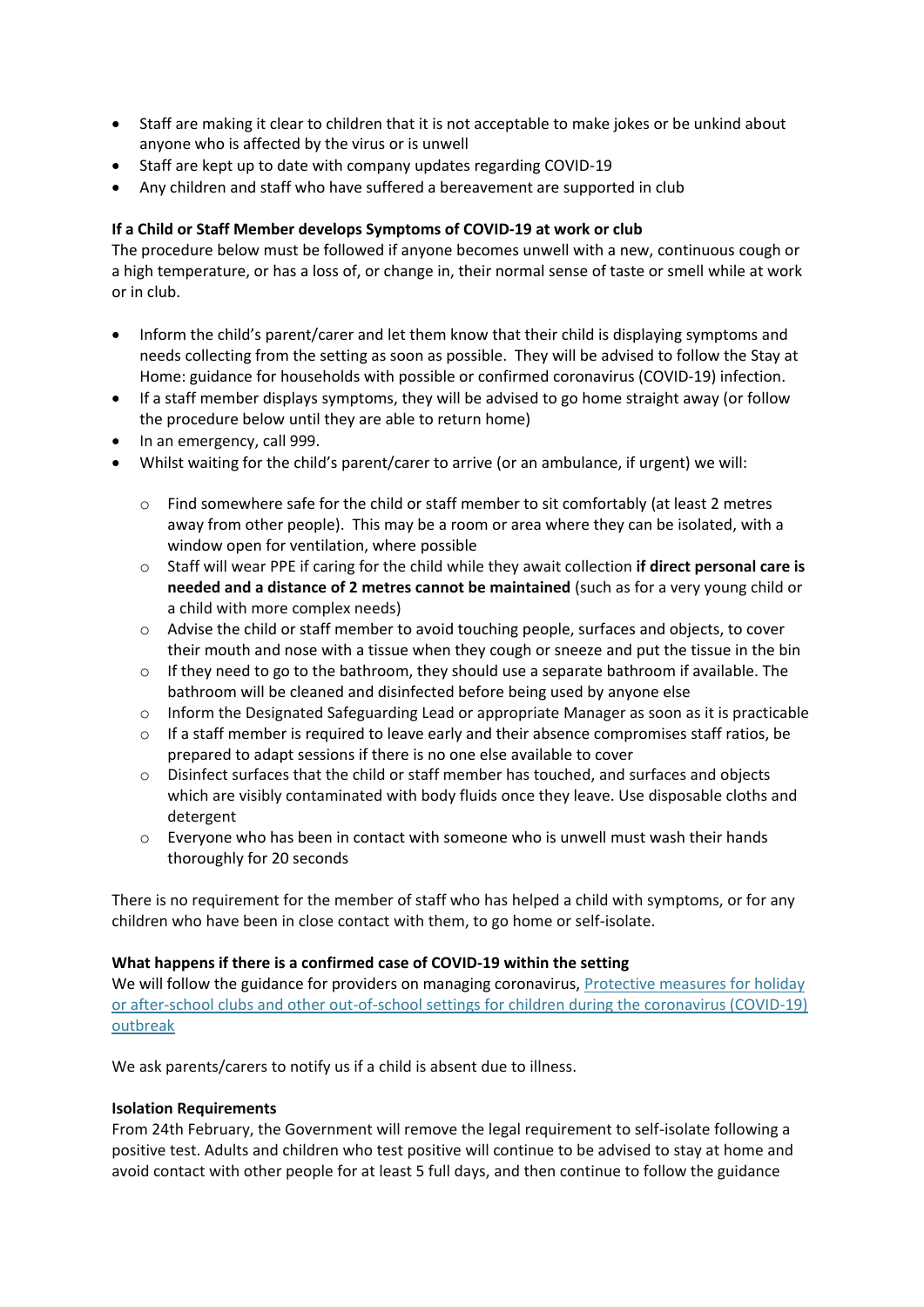until they have received 2 negative test results on consecutive days. In addition, the Government will:

- No longer ask fully vaccinated close contacts and those aged under 18 to test daily for 7 days and remove the legal requirement for close contacts who are not fully vaccinated to selfisolate.
- End routine contact tracing. Contacts will no longer be required to self-isolate or advised to take daily tests. Staff, children and young people should attend their education settings as usual. This includes staff who have been in close contact within their household, unless they are able to work from home.
- End the legal obligation for individuals to tell their employers when they are required to selfisolate.

# **Operational Changes**

Pioneer Childcare will do its utmost to maintain services as usual. We recognise however, that COVID-19 could affect business as usual and that our services may be required to adapt to changing circumstances and government policy.

We will plan as much as possible for all foreseeable operational changes. Examples of the operational changes which will be considered are shown below:

- If increased staff sickness affects staff ratios in our clubs, company managers and office staff will cover sickness absences
- If there is increased staff sickness, club activities will be adapted to suit the reduced ratios in order to ensure children's continued safety
- If a club is forced to close because the host school is required to close, staff will be asked to work at a different club and children may be accommodated at another club location if this is possible
- In any of the above situations, all but non-essential work will be postponed
- If staff members are not required to work in clubs as usual, alternative work will be offered to make up their hours where possible
- If managers and office staff are required to work from home, they will continue to work their normal working hours where possible
- Risk assessments will be completed for individual children and staff who are at increased risk

If the impact of COVID-19 on business as usual is significant, Pioneer Childcare will inform the stakeholders who are affected as soon as possible as to how they will be affected. We will make sure that contact details for all staff and parents/carers are up to date.

Pioneer Childcare will follow all available advice in order to limit the impact on the business and our stakeholders.

# **Temporary Interruption of Provision**

We recognise that in the worst instance, our clubs and offices may be forced to close for a period of time. This could happen, for example, in the following situations:

- If Pioneer Childcare assess that children's safety is at risk by keeping a club open (due to temporary unavailability of staff for example)
- If the Health Protection Team decides that a club or office needs to close due to an outbreak of COVID-19
- If a host school is closed